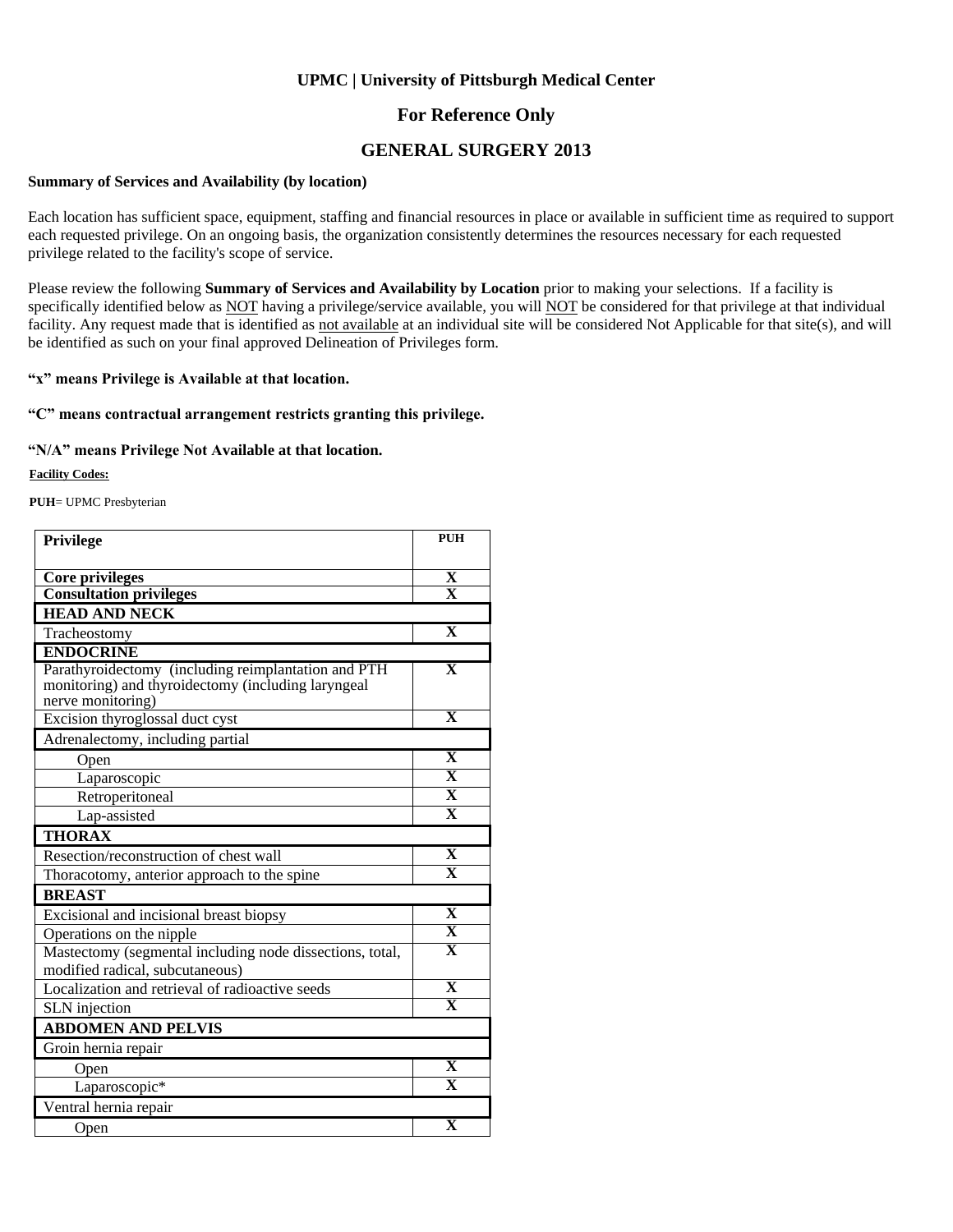# **For Reference Only**

### **GENERAL SURGERY 2013**

Page 2 of 5

| Privilege                                                                         | <b>PUH</b>              |
|-----------------------------------------------------------------------------------|-------------------------|
| Laparoscopic*                                                                     | $\mathbf X$             |
| Umbilical hernia repair                                                           |                         |
| Open                                                                              | X                       |
| Laparoscopic*                                                                     | $\mathbf X$             |
| Peritoneal/retroperitoneal dissection (e.g. for exposure of                       | X                       |
| the spine or lymphadenectomy)                                                     |                         |
| Exploratory laparotomy/laparoscopy                                                | $\mathbf X$             |
| Diaphragmatic Herniorrhaphy                                                       | X                       |
| <b>ALIMENTARY TRACT</b>                                                           |                         |
| Esophagectomy                                                                     | $\mathbf X$             |
| Nissen fundoplication                                                             |                         |
| Open                                                                              | X                       |
| Laparoscopic                                                                      | $\mathbf X$             |
| Gastrectomy, gastroenterostomy, gastrostomy                                       |                         |
| Open                                                                              | $\mathbf X$             |
| Laparoscopic*                                                                     | X                       |
| Vagotomy except highly selective                                                  | X                       |
| Highly selective vagotomy                                                         |                         |
| Open                                                                              | X                       |
| Laparoscopic*                                                                     | $\mathbf X$             |
| Cholecystectomy (all techniques), cholecystostomy,                                | $\mathbf X$             |
| common bile duct exploration                                                      |                         |
| Appendectomy                                                                      |                         |
| Open                                                                              | $\mathbf{X}$<br>X       |
| Laparoscopic                                                                      | $\mathbf X$             |
| Incision, excision, resection of intestine, including<br>placement of enterostomy |                         |
| Hemorrhoidectomy, Stapled hemorrhoidectomy,                                       | $\overline{\textbf{X}}$ |
| sphincterotomy, fistulotomy and other techniques                                  |                         |
| Transanal excision/fulguration of anorectal                                       | $\overline{\mathbf{X}}$ |
| mass                                                                              |                         |
| Repair enterocele/rectocele*                                                      | $\mathbf X$             |
| Reconstructive perineal procedures (sphincteroplasty,                             | $\overline{\mathbf{X}}$ |
| repair vesico-vaginal-enteric fistula)*                                           |                         |
| Colectomy (all)/colostomy                                                         |                         |
| Open                                                                              | $\mathbf X$             |
| Laparoscopic*                                                                     | $\overline{\mathbf{X}}$ |
| Transanal                                                                         |                         |
| <b>TEMIS</b>                                                                      | $\overline{\mathbf{X}}$ |
| <b>TEMS</b>                                                                       | $\overline{\textbf{X}}$ |
| Splenectomy                                                                       |                         |
| Open                                                                              | X                       |
| Laparoscopic*                                                                     | X                       |
| Abdominoperineal resection                                                        |                         |
| Open                                                                              | $\overline{\mathbf{X}}$ |
| Laparoscopically assisted*                                                        | $\overline{\mathbf{X}}$ |
| Restorative proctocolectomy*                                                      | $\overline{\mathbf{X}}$ |
| Liver resections*                                                                 |                         |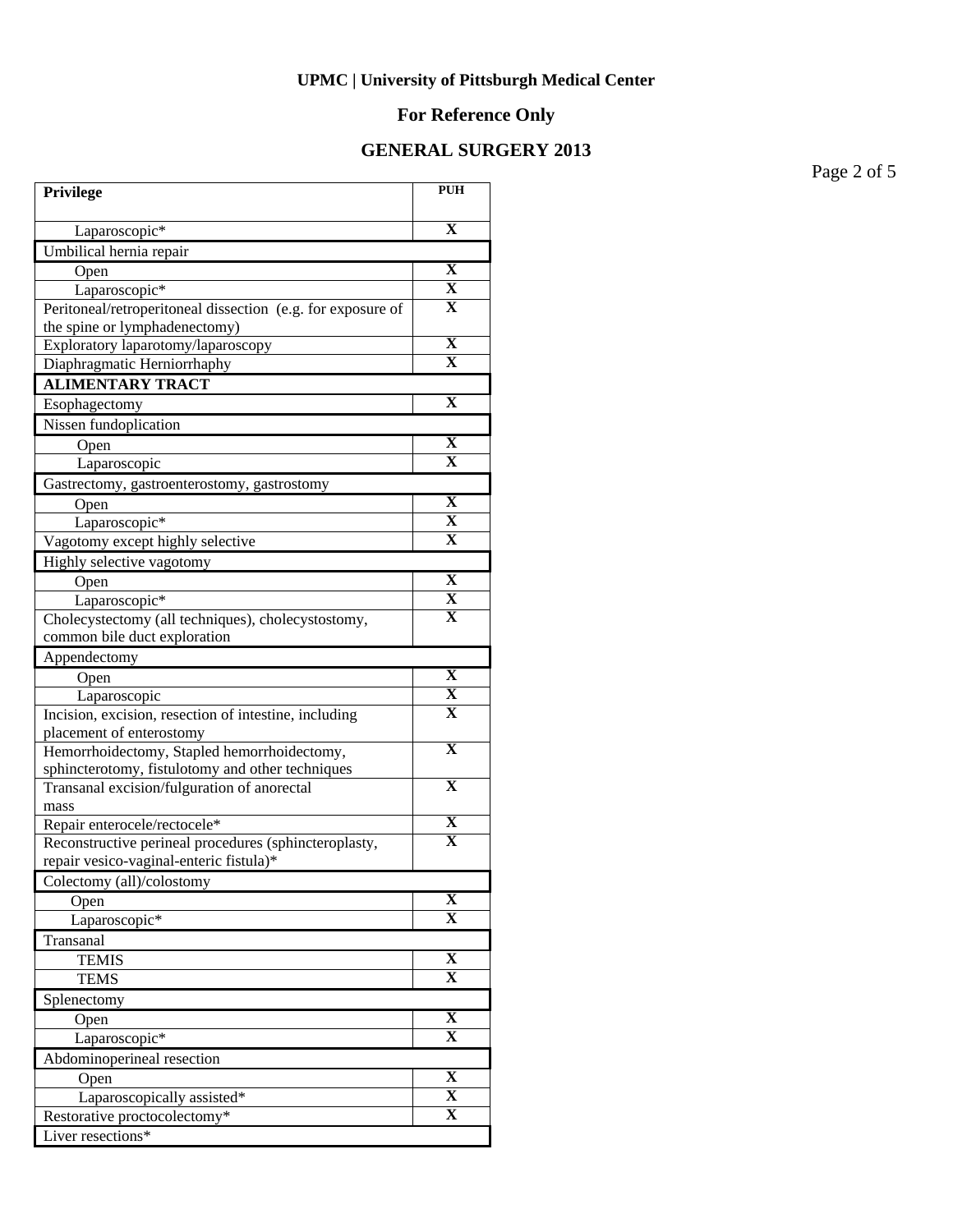# **For Reference Only**

## **GENERAL SURGERY 2013**

Page 3 of 5

| Privilege                                           | <b>PUH</b>              |
|-----------------------------------------------------|-------------------------|
| Open                                                | $\mathbf X$             |
| Laparoscopic                                        | $\overline{\mathbf{X}}$ |
| Pancreas resections/debridement                     |                         |
| Open                                                | X                       |
| Laparoscopic                                        | $\overline{\mathbf{X}}$ |
| Pancreatectomy                                      | $\overline{\mathbf{x}}$ |
| <b>GENITOURINARY TRACT</b>                          |                         |
| (In conjunction with other procedures)              |                         |
| Insertion cystostomy tube                           | X                       |
| Partial cystectomy, bladder repair                  | $\mathbf X$             |
| Nephrectomy                                         | $\mathbf{X}$            |
| Hysterectomy                                        | $\overline{\mathbf{X}}$ |
| Salpingooophorectomy                                | $\overline{\mathbf{X}}$ |
| <b>SKIN/SOFT TISSUE/BONE</b>                        |                         |
| Regional lymph node dissections,                    |                         |
| partial/complete including sentinel node techniques |                         |
| Cervical                                            | $\mathbf X$             |
| Axillary                                            | $\overline{\mathbf{X}}$ |
| Mediastinal                                         | $\overline{\mathbf{X}}$ |
| Periaortic                                          | $\overline{\mathbf{X}}$ |
| Pelvic                                              | $\overline{\mathbf{X}}$ |
| Sentinel Node Biopsy                                | $\overline{\mathbf{X}}$ |
| Skin grafting, partial and full thickness           | $\overline{\mathbf{X}}$ |
| Fasciotomy                                          | $\overline{\mathbf{X}}$ |
| Amputations                                         | $\overline{\mathbf{X}}$ |
| Biopsy peripheral nerve                             | $\overline{\mathbf{X}}$ |
| <b>TRAUMA</b>                                       |                         |
| Pericardial window/pericardiocentesis               | X                       |
| Lung lobectomy                                      | $\mathbf X$             |
| Pneumonectomy                                       | $\mathbf X$             |
| Procedures on Esophagus<br>Teletrauma               | X<br>$\mathbf x$        |
| <b>ENDOSCOPY</b>                                    |                         |
| Esophagogastroduodenoscopy/biopsy                   | $\overline{\mathbf{X}}$ |
| Esophageal stent placement                          | $\overline{\mathbf{X}}$ |
| Percutaneous endoscopic gastrostomy                 | X                       |
| Laryngoscopy                                        | X                       |
| Bronchoscopy/biopsy                                 | $\overline{\mathbf{X}}$ |
| Anoscopy/Proctoscopy                                | $\overline{\mathbf{X}}$ |
| Sigmoidoscopy/Colonoscopy/Biopsy/                   | $\mathbf X$             |
| Polypectomy/Stents                                  |                         |
| <b>BURN SURGERY</b>                                 | $\overline{\mathbf{X}}$ |
| <b>INTRAOPERATIVE ULTRASOUND</b>                    | X                       |
| <b>ULTRASOUND</b>                                   |                         |
| Focused Abdominal Sonogram for Trauma               | $\mathbf X$             |
| (FAST)                                              |                         |
| <b>VIDEOMAPPING</b>                                 |                         |
| Videoassisted parathyroidectomy/thyroidectomy       | $\mathbf X$             |
| Videoassisted neuroendocrine tumor resection        | $\overline{\mathbf{X}}$ |
|                                                     |                         |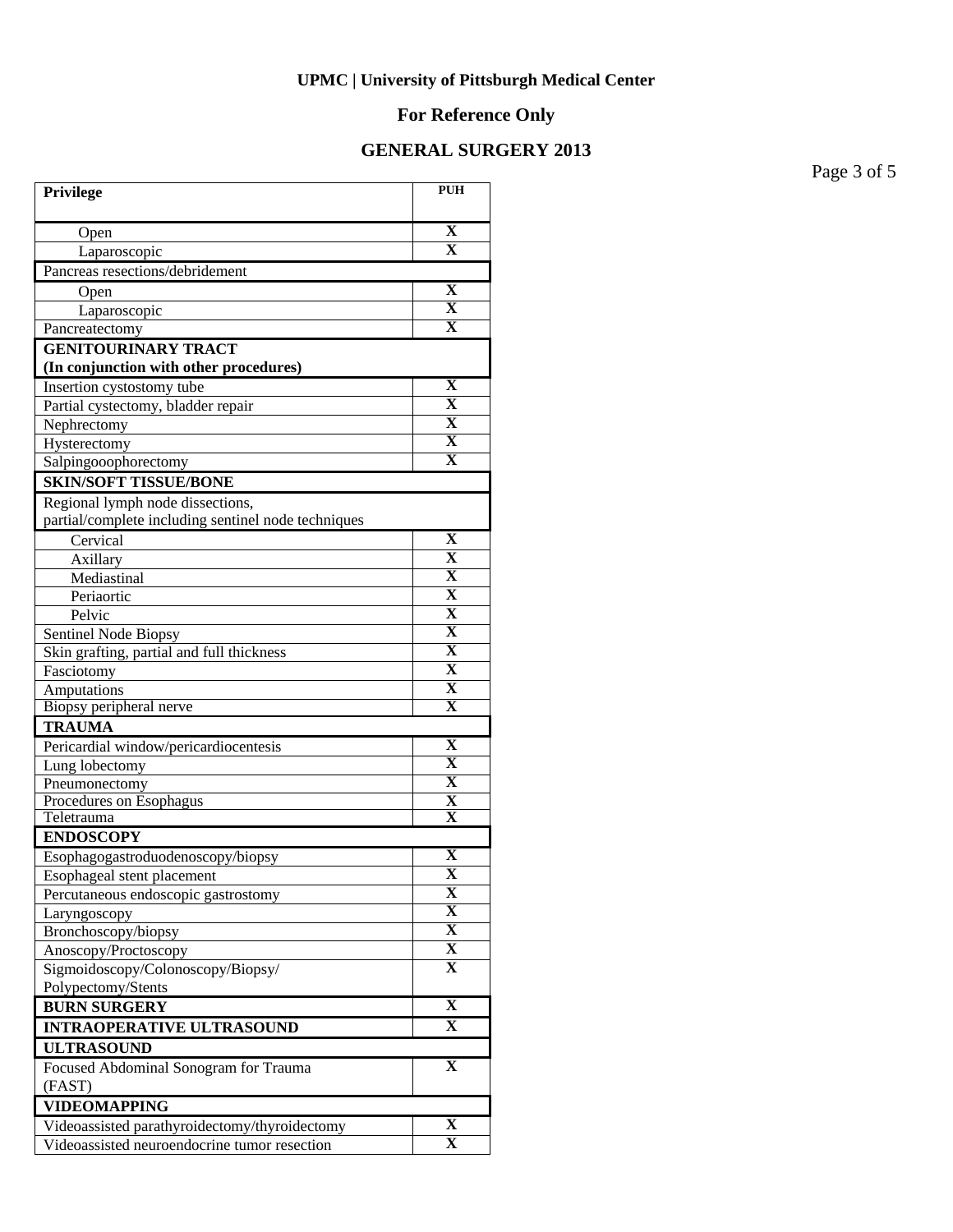# **For Reference Only**

## **GENERAL SURGERY 2013**

Page 4 of 5

| Privilege                                                                                    | <b>PUH</b>                   |
|----------------------------------------------------------------------------------------------|------------------------------|
| Intraoperative Nuclear Mapping (Gamma Probe)                                                 | $\overline{\mathbf{X}}$      |
| <b>TELEMEDICINE</b>                                                                          | $\mathbf X$                  |
| <b>ROBOTICS (Certificate Required)</b>                                                       | $\overline{\mathbf{X}}$      |
| <b>FLUOROSCOPY</b> (Certificate Required)                                                    | $\overline{\mathbf{X}}$      |
| <b>LASER</b>                                                                                 |                              |
| Nd:YAG                                                                                       | $\overline{\mathbf{X}}$      |
| CO <sub>2</sub>                                                                              | $\overline{\mathbf{X}}$      |
| KTP:YAG                                                                                      | $\overline{\mathbf{X}}$      |
| Argon                                                                                        | $\overline{\mathbf{X}}$      |
| Excimer-308 nm                                                                               | N/A                          |
| Diode-532 nm                                                                                 | X                            |
| Diode- 630 nm                                                                                | $\overline{\mathbf{X}}$      |
| Diode-810 nm                                                                                 | $\overline{\mathbf{X}}$      |
| Diode (Indigo) - 832 nm                                                                      | N/A                          |
| Ho:YAG                                                                                       | $\mathbf x$                  |
| <b>ANESTHESIA</b>                                                                            |                              |
| Moderate Sedation                                                                            | $\mathbf X$                  |
| <b>CRITICAL CARE</b>                                                                         |                              |
| Medical supervision of intensive care unit patients,                                         | $\mathbf X$                  |
| emergency transport, critical illness, and multi-system                                      |                              |
| organ failure                                                                                |                              |
| Arterial catheter insertion                                                                  | X                            |
| Central venous and percutaneous dialysis catheter                                            | $\overline{\textbf{X}}$      |
| insertion                                                                                    |                              |
| Pulmonary artery catheter insertion                                                          | $\mathbf X$                  |
| Pericardiocentesis                                                                           | $\overline{\mathbf{X}}$      |
| Interpretation and management of hemodynamic data                                            | $\overline{\mathbf{X}}$      |
| Initiation and management of vasoactive and/or anti-                                         | $\mathbf X$                  |
| arrhythmic drug infusions                                                                    |                              |
| Debrillation/cardioversion                                                                   | $\overline{\mathbf{X}}$      |
| Transthoracic echocardiography (limited)                                                     | $\overline{\mathbf{X}}$      |
| Airway management of the non-intubated patient                                               | $\overline{\mathbf{X}}$      |
| Endotracheal intubation (oral, nasal)                                                        | $\overline{\mathbf{X}}$      |
| Cricothyrotomy                                                                               | $\overline{\textbf{X}}$      |
| Percutaneous tracheostomy                                                                    | $\overline{\mathbf{X}}$<br>X |
| Bronchoscopy                                                                                 | X                            |
| Thoracentesis                                                                                | $\overline{\mathbf{X}}$      |
| Thoracostomy tube insertion/management<br>Mechanical ventilation - initiation and management | $\overline{\mathbf{X}}$      |
| Renal replacement therapy management                                                         | $\overline{\mathbf{X}}$      |
| Nutritional management of the ICU patient                                                    | $\overline{\mathbf{X}}$      |
| Lumbar puncture                                                                              | $\overline{\mathbf{X}}$      |
| Intercostal nerve block                                                                      | $\overline{\mathbf{X}}$      |
| Cardiopulmonary resuscitation                                                                | $\overline{\mathbf{X}}$      |
| Abdominal paracentesis                                                                       | $\overline{\mathbf{X}}$      |
| Diagnostic ultrasonography                                                                   | $\overline{\mathbf{X}}$      |
| Fluoroscopy                                                                                  | X                            |
| Administration of intermittent and continuous sedation,                                      | $\overline{\mathbf{X}}$      |
| analgesia, and intravenous anesthetics for management of                                     |                              |